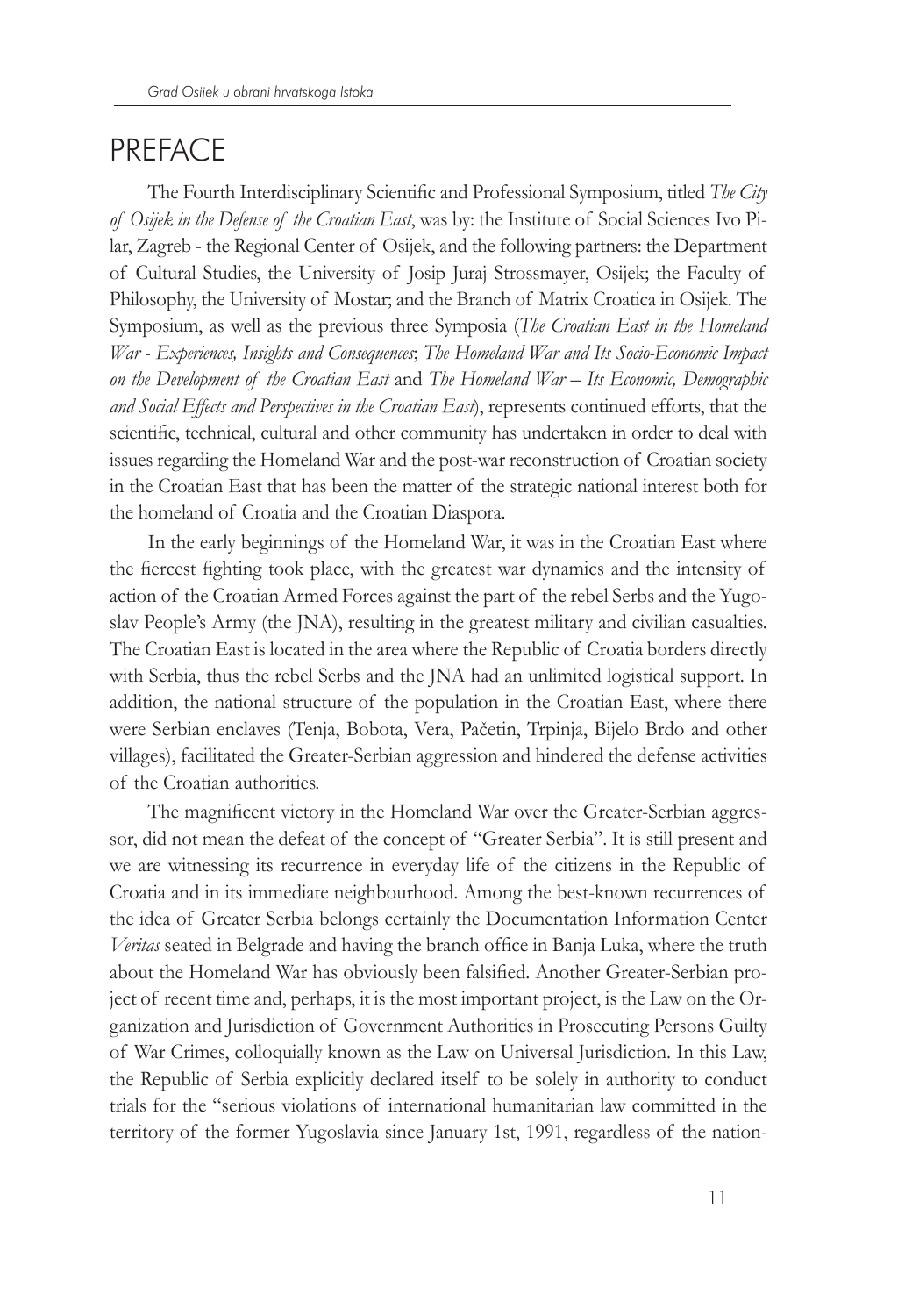ality of the perpetrator or of the victim. This Law and its application are in conflict with the fundamental principles of the UN Charter being the basis of the relations between sovereign states. Furthermore, the Law is in conflict with the basic principles of international public law, international criminal and criminal procedural law, as well as the fundamental principles of the European Union formation and functioning.

Part of the political scene in Croatia who had directly and indirectly flirted with the Milošević's regim during the Homeland War, although being financed by the Croatian budgetary funds, is continuously stigmatizing the Homeland War, the Croatian defenders and the official policy of the government. They have been asigning them political attributions which seek to discredit them before the international legal and political factors. These revisionists of the Croatian history, especially of the part that refers to the Homeland War, have created a viable ethno-business for themselves by using these false accusations.

The last year Symposium of the 30th Jnanuary, attempted to give some complete or some partial answers to certain issues that have been partially or completely unknown to the scientific and general public. These issues refer to the city of Osijek as the main stronghold in the defense of the sovereignty and territorial integrity of the Republic of Croatia in the Croatian East. In terms of content, the Symposium represents the continuation of the previous three Symposia. This year there were twenty-six scientists of different scientific profiles participating, such as prominent doctors, theologians, lawyers, historians, economists, humanitarian activists, university and high school teachers and so on. During the one-day Symposium, the participants presented thirty papers to the public, regarding the fields of: theology, education, culture, anthropology, medicine, history, military tactics and doctrine, law, sociology, economic, political science and humanitarian action.

The fourth Symposium, as well as the previous ones, is dedicated to the veterans of the Homeland War, as well as to all the patriots and the martyrs who lost their lives, were persecuted, imprisoned and harassed fighting for the identity and the survival of the Croatian people in the course of thirteen-century-long Croatian history. Likewise, the Symposium is also dedicated to every person, who was not a member of the Croatian national corpus but fell victim in the Homeland War. Therefore, I extend my special gratitude to this group of Croatian citizens for everything they had done for the identity and viability of our only and beloved Homeland.

During the four-year long problematisation of the issues referring to the Homeland War in the area of the Croatian East, there were 182 participants and 120 topics. This year Symposium was a concluding one in the present organisational form, with the aforementioned co-organizers. I sincerely hope that some of the scientists and scientific-research institutions will have the motives and the financial resources to con-